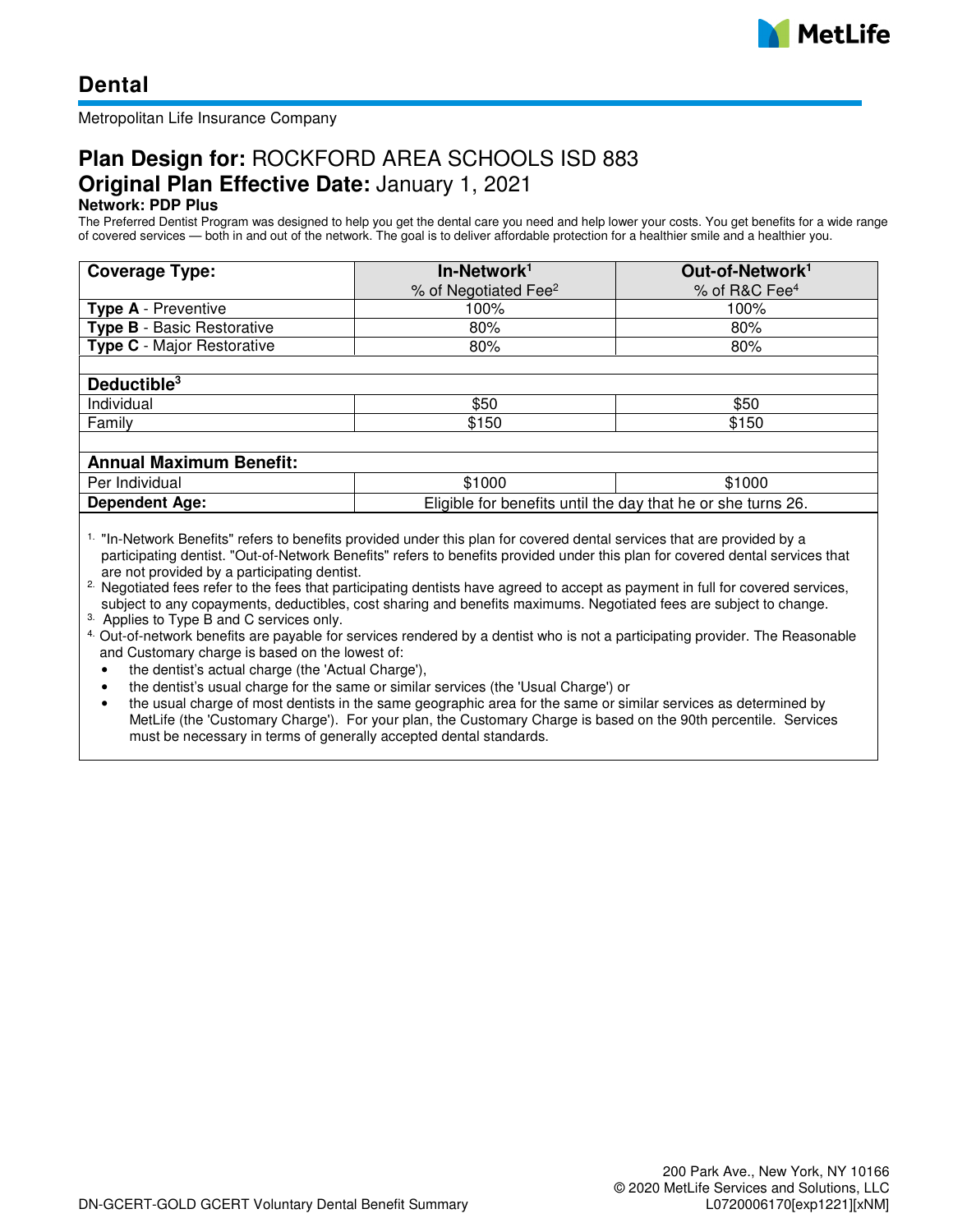## **Understanding Your Dental Benefits Plan**

The Preferred Dentist Program is designed to provide the dental coverage you need with the features you want. Like the freedom to visit the dentist of your choice – in or out of the network. .

If you receive in-network services, you will be responsible for any applicable deductibles, cost sharing, negotiated charges after benefit maximums are met, and costs for non-covered services. If you receive out-of-network services, you will be responsible for any applicable deductibles, cost sharing, charges in excess of the benefit maximum, charges in excess of the negotiated fee schedule amount or R&C Fee, and charges for non-covered services.

- Plan benefits for in-network covered services are based on a percentage of the Negotiated fee – the Fee that participating dentists have agreed to accept as payment in full for covered services, subject to any deductibles, copayments, cost sharing and benefit maximums. Negotiated fees are subject to change.
- Plan benefits for out-of-network services are based on a percentage of the Reasonable and Customary (R&C) charge. If you choose a dentist who does not participate in the network, your out-of-pocket expenses may be greater.

### **Once you're enrolled you may take advantage of online self-service capabilities with MyBenefits.**

- Check the status of your claims
- Locate a participating dentist
- Access MetLife's Oral Health Library
- Elect to view your Explanation of Benefits online

To register, just go to **www.metlife.com/mybenefits**  and follow the easy registration instructions.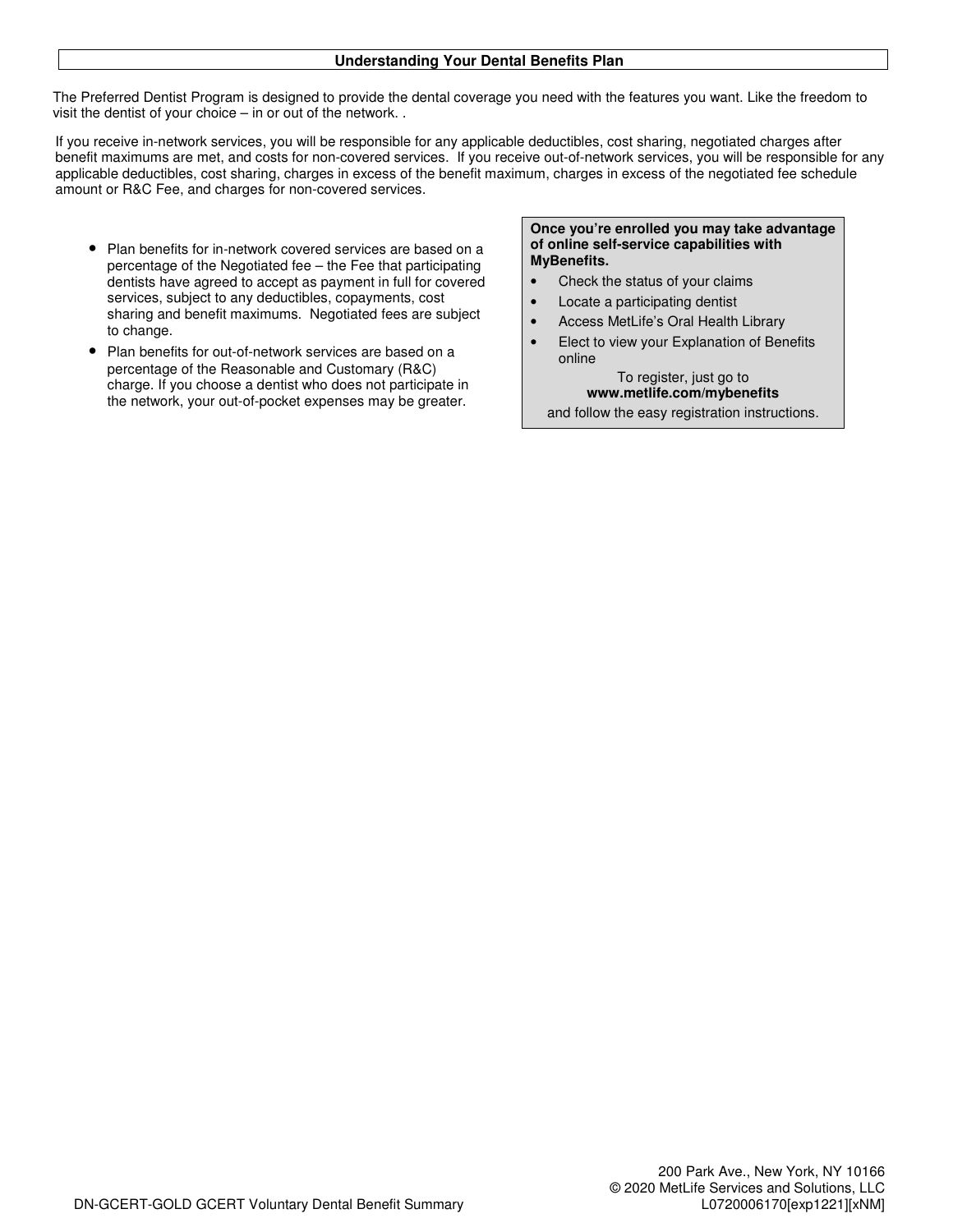# **IMPORTANT RATE INFORMATION**

| <b>Monthly Premium Payment</b>    |          |  |
|-----------------------------------|----------|--|
| Employee                          | \$39.03  |  |
| $Employee + 1 Dependent$          | \$73.81  |  |
| $Employee + 2$ or more Dependents | \$108.49 |  |

#### **Cancellation/Termination of Benefits:**

Coverage is provided under a group insurance policy (Policy form GPN99) issued by Metropolitan Life Insurance Company. Subject to the terms of the group policy, rates are effective for one year from your plan's effective date. Once coverage is issued, the terms of the group policy permit Metropolitan Life Insurance Company to change rates during the year in certain circumstances. Coverage terminates when your full-time employment ceases, when your dental contributions cease or upon termination of the group policy by the Policyholder. The group policy may also terminate if participation requirements are not met, or on the date of the employee's death, if the Policyholder fails to perform any obligations under the policy, or at MetLife's option. The dependent's coverage terminates when a dependent ceases to be a dependent. There is a 30-day limit for the following services that are in progress: Completion of a prosthetic device, crown or root canal therapy after individual termination of coverage.

# **IMPORTANT ENROLLMENT INFORMATION**

You may only enroll for Dental Expense Benefits within 31 days of your Personal Benefits Eligibility Date, or if you have a Qualifying Event or during the Plan's Annual Open Enrollment Period.

#### **Qualifying Event:** Request to be covered, or to change your coverage, upon a Qualifying Event

If there is a Qualifying Event you may request to be covered, or to change your coverage, only within 31 days of a Qualifying Event. Such a request will not be a late request. Except for marriage or the birth or adoption of a child, you must give us proof of prior dental coverage under your spouse's plan if you are requesting coverage under this Plan because of a loss of the prior dental coverage. If you make a request to be covered under this Plan or request a change(s)in coverage under this Plan within thirty-one days of a Qualifying Event, your coverage or the change(s) in coverage will become effective on the first day of the month following the date of your request, subject to the Active Work Requirement, and provided that the change in coverage is consistent with your new family status.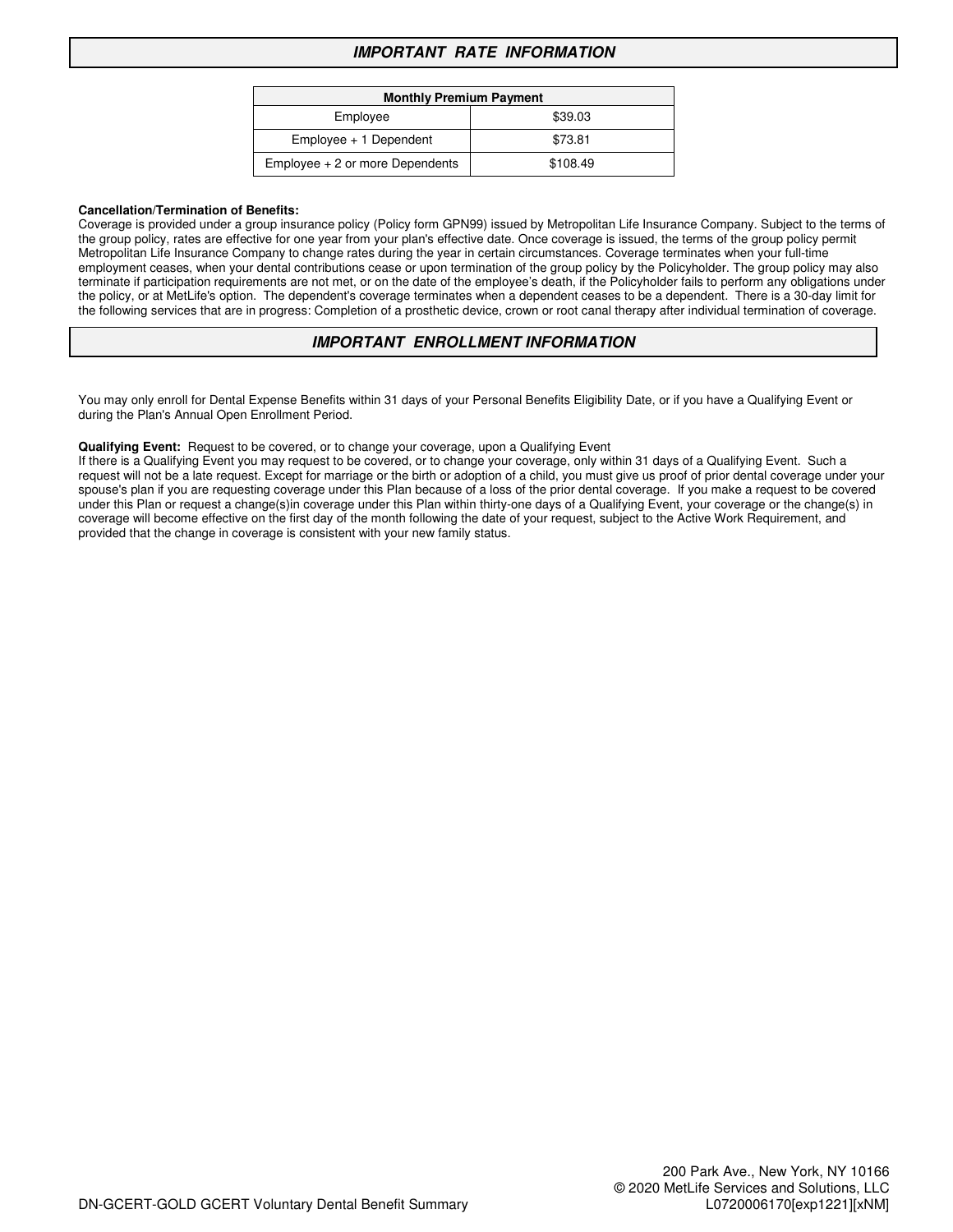# **Selected Covered Services and Frequency Limitations\***

### **Type A - Preventive How Many/How Often:**

| <b>Oral Examinations</b>             | 1 in 6 months                                       |
|--------------------------------------|-----------------------------------------------------|
| Full Mouth X-rays                    | 1 in 60 months                                      |
| Bitewing X-rays (Adult/Child)        | 1 in 12 months                                      |
| Prophylaxis - Cleanings              | 1 in 6 months                                       |
| <b>Topical Fluoride Applications</b> | 1 in 12 months - Children to age 14                 |
| Sealants                             | 1 in 60 months - Children to age 14                 |
| Space Maintainers                    | per lifetime per tooth area - Children up to age 14 |
|                                      |                                                     |

### **Type B - Basic Restorative How Many/How Often:**

| Amalgam and Composite Fillings        | 1 in 24 months.                   |
|---------------------------------------|-----------------------------------|
| <b>Endodontics Root Canal</b>         | per tooth per lifetime            |
| <b>Periodontal Surgery</b>            | 1 in 36 months per quadrant       |
| Periodontal Scaling & Root Planing    | 1 in 24 months per quadrant       |
| Periodontal Maintenance               | 2 in 1 year, includes 2 cleanings |
| Oral Surgery (Simple Extractions)     |                                   |
| Oral Surgery (Surgical Extractions)   |                                   |
| <b>Other Oral Surgery</b>             |                                   |
| <b>Emergency Palliative Treatment</b> |                                   |
| General Anesthesia                    |                                   |

### **Type C - Major Restorative How Many/How Often:**

#### Crowns/Inlays/Onlays<br>
Prefabricated Crowns<br>
1 per tooth in 10 years Prefabricated Crowns 1 per tooth in 10 years<br>
1 per tooth in 10 years<br>
1 in 12 months  $1$  in 12 months Bridges 1 in 10 years<br>Dentures 1 in 10 years<br>1 in 10 years 1 in 10 years Consultations 1 in 12 months<br>
Implant Services 1 service per to Implant Services 1 service per tooth in 10 years - 1 repair per 10 years - 1 repair per 10 years - 1 repair per 10 years - 1 repair per 10 years - 1 repair per 10 years - 1 repair per 10 years - 1 repair per 10 years - 1 r Major Service as part of Annual Maximum.

**\*Alternate Benefits:** Where two or more professionally acceptable dental treatments for a dental condition exist, reimbursement is based on the least costly treatment alternative. If you and your dentist have agreed on a treatment that is more costly than the treatment upon which the plan benefit is based, you will be responsible for any additional payment responsibility. To avoid any misunderstandings, we suggest you discuss treatment options with your dentist before services are rendered, and obtain a pretreatment estimate of benefits prior to receiving certain high cost services such as crowns, bridges or dentures. You and your dentist will each receive an Explanation of Benefits (EOB) outlining the services provided, your plan's reimbursement for those services, and your out-of-pocket expense. Actual payments may vary from the pretreatment estimate depending upon annual maximums, plan frequency limits, deductibles and other limits applicable at time of payment.

The service categories and plan limitations shown above represent an overview of your Plan of Benefits. This document presents many services within each category, but is not a complete description of the Plan. Please see your Plan description/Insurance certificate for complete details. In the event of a conflict with this summary, the terms of your insurance certificate will govern.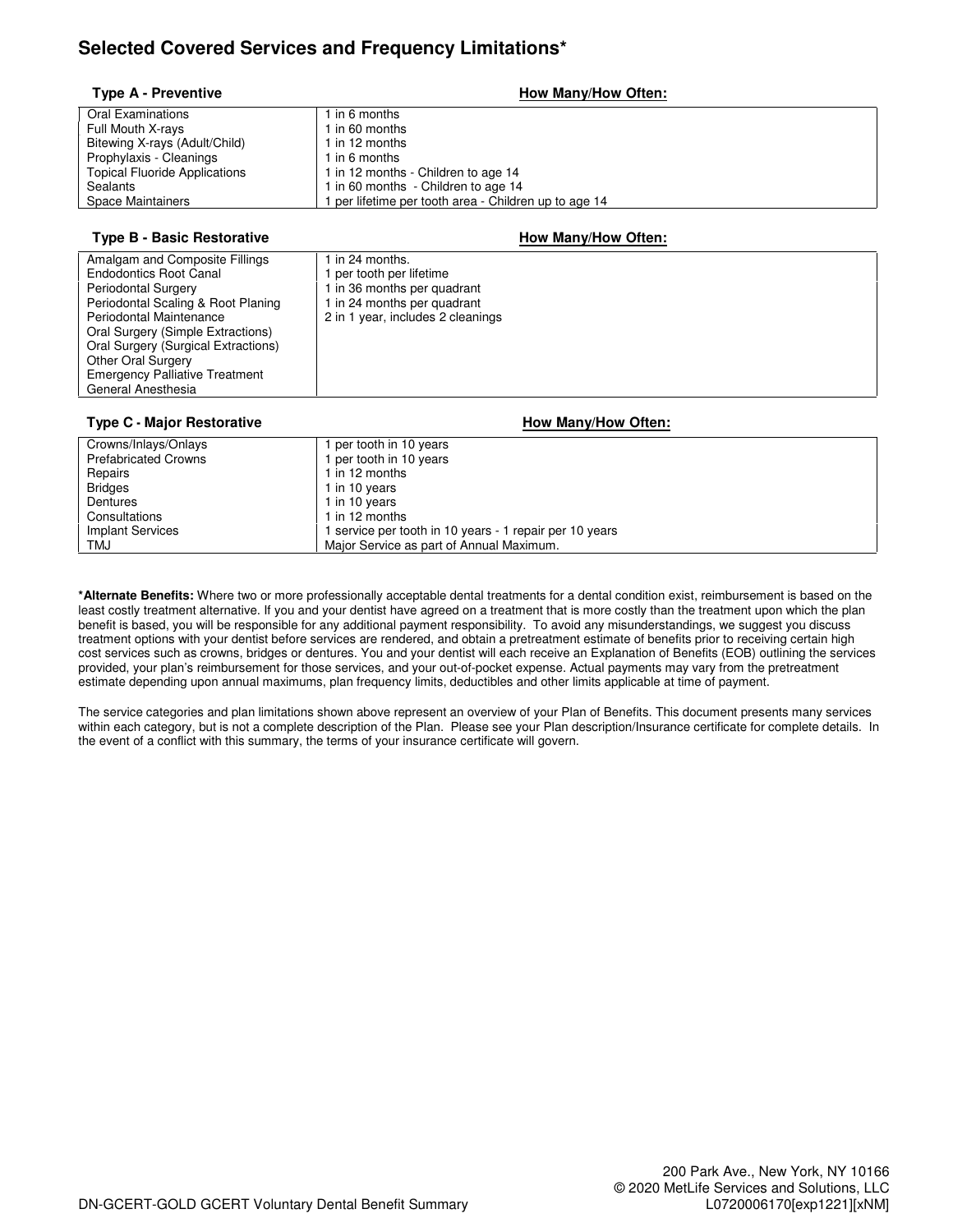# **We will not pay Dental Insurance benefits for charges incurred for:**

- 1. Services which are not Dentally Necessary, those which do not meet generally accepted standards of care for treating the particular dental condition, or which We deem experimental in nature;
- 2. Services for which You would not be required to pay in the absence of Dental Insurance;
- 3. Services or supplies received by You or Your Dependent before the Dental Insurance starts for that person;
- 4. Services which are primarily cosmetic (For residents of Texas, see notice page section in your certificate).
- 5. Services which are neither performed nor prescribed by a Dentist except for those services of a licensed dental hygienist which are supervised and billed by a Dentist and which are for:
	- scaling and polishing of teeth; or
	- fluoride treatments.

# **For NY Sitused Groups, this exclusion does not apply.**

- 6. Services or appliances which restore or alter occlusion or vertical dimension.
- 7. Restoration of tooth structure damaged by attrition, abrasion or erosion.
- 8. Restorations or appliances used for the purpose of periodontal splinting.
- 9. Counseling or instruction about oral hygiene, plaque control, nutrition and tobacco.
- 10. Personal supplies or devices including, but not limited to: water piks, toothbrushes, or dental floss.
- 11. Decoration, personalization or inscription of any tooth, device, appliance, crown or other dental work.
- 12. Missed appointments.
- 13. Services
	- covered under any workers' compensation or occupational disease law;
	- covered under any employer liability law;
	- for which the employer of the person receiving such services is not required to pay; or
	- received at a facility maintained by the Employer, labor union, mutual benefit association, or VA hospital. **For North Carolina and Virginia Sitused Groups, this exclusion does not apply.**

# 14. Services paid under any worker's compensation, occupational disease or employer liability law as follows:

- for persons who are covered in North Carolina for the treatment of an Occupational Injury or Sickness which are paid under the North Carolina Workers' Compensation Act only to the extent such services are the liability of the employee, employer or workers' compensation insurance carrier according to a final adjudication under the North Carolina Workers' Compensation Act or an order of the North Carolina Industrial Commission approving a settlement agreement under the North Carolina Workers' compensation Act;
- or for persons who are not covered in North Carolina, services paid or payable under any workers compensation or occupational disease law.

# **This exclusion only applies for North Carolina Sitused Groups.**

- 15. Services:
	- for which the employer of the person receiving such services is required to pay; or
	- received at a facility maintained by the Employer, labor union, mutual benefit association, or VA hospital. **This exclusion only applies for North Carolina Sitused Groups.**
- 16. Services covered under any workers' compensation, occupational disease or employer liability law for which the employee/or Dependent received benefits under that law.

### **This exclusion only applies for Virginia Sitused Groups.**

- 17. Services:
	- for which the employer of the person receiving such services is not required to pay; or
	- received at a facility maintained by the policyholder, labor union, mutual benefit association, or VA hospital.

# **This exclusion only applies for Virginia Sitused Groups.**

- 18. Services covered under other coverage provided by the Employer.
- 19. Temporary or provisional restorations.
- 20. Temporary or provisional appliances.
- 21. Prescription drugs.
- 22. Services for which the submitted documentation indicates a poor prognosis.
- 23. The following when charged by the Dentist on a separate basis:
	- claim form completion;
	- infection control such as gloves, masks, and sterilization of supplies; or
	- local anesthesia, non-intravenous conscious sedation or analgesia such as nitrous oxide.
- 24. Dental services arising out of accidental injury to the teeth and supporting structures, except for injuries to the teeth due to chewing or biting of food.

# **For NY Sitused Groups, this exclusion does not apply.**

- 25. Caries susceptibility tests.
- 26. Initial installation of a fixed and permanent Denture to replace one or more natural teeth which were missing before such person was insured for Dental Insurance, except for congenitally missing natural teeth.
- 27. Other fixed Denture prosthetic services not described elsewhere in this certificate.
- 28. Precision attachments, except when the precision attachment is related to implant prosthetics.
- 29. Initial installation or replacement of a full or removable Denture to replace one or more natural teeth which were missing before such person was insured for Dental Insurance, except for congenitally missing natural teeth.
- 30. Addition of teeth to a partial removable Denture to replace one or more natural teeth which were missing before such person was insured for Dental Insurance, except for congenitally missing natural teeth.
- 31. Adjustment of a Denture made within 6 months after installation by the same Dentist who installed it.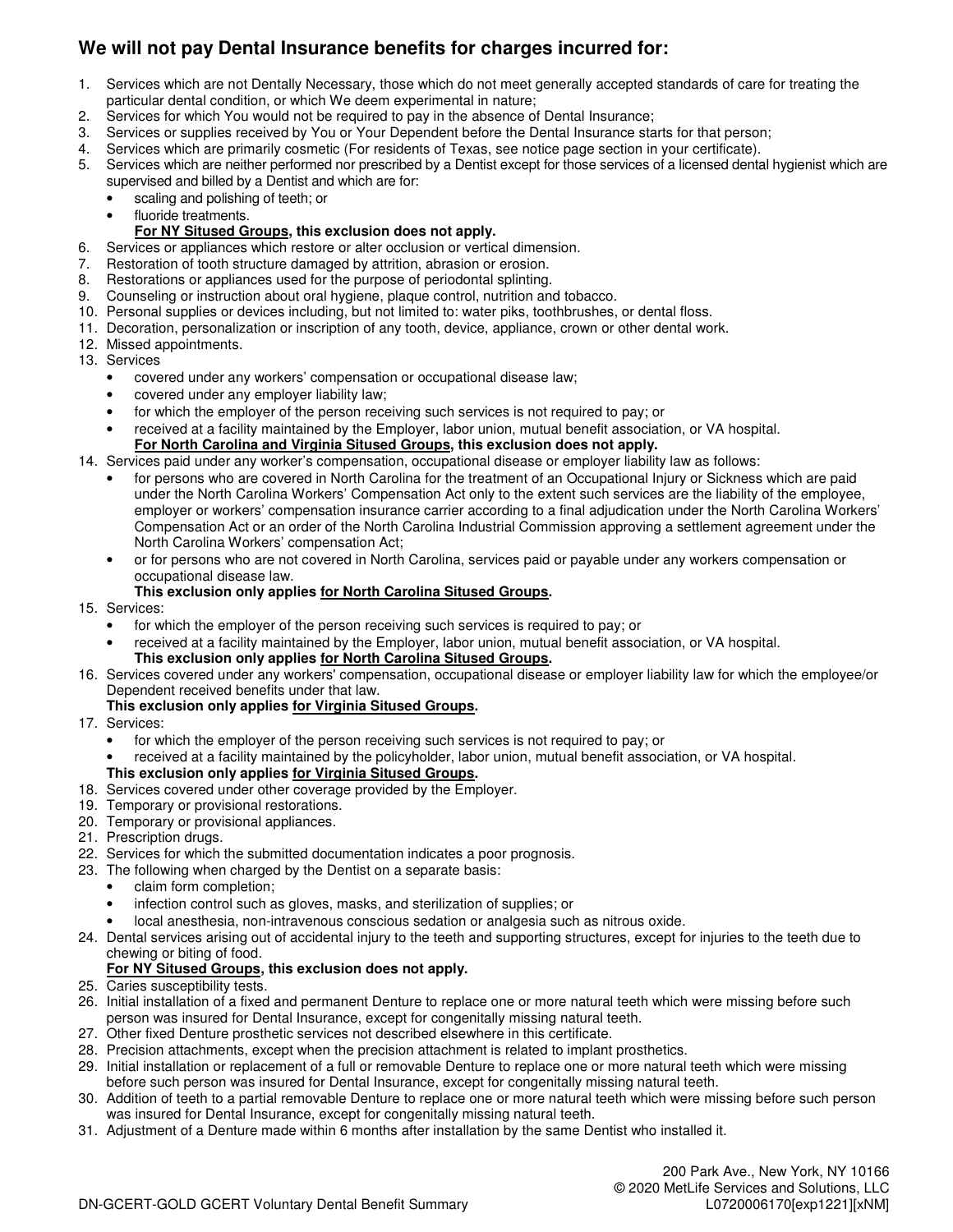- 32. Implants to replace one or more natural teeth which were missing before such person was insured for Dental Insurance, except for congenitally missing natural teeth.
- 33. Implants supported prosthetics to replace one or more natural teeth which were missing before such person was insured for Dental Insurance, except for congenitally missing natural teeth.
- 34. Fixed and removable appliances for correction of harmful habits.<sup>1</sup>
- 35. Appliances or treatment for bruxism (grinding teeth), including but not limited to occlusal guards and night guards.<sup>1</sup>
- 36. Orthodontic services or appliances.<sup>1</sup>
- 37. Repair or replacement of an orthodontic device.<sup>1</sup>
- 38. Duplicate prosthetic devices or appliances.
- 39. Replacement of a lost or stolen appliance, Cast Restoration, or Denture.
- 40. Intra and extraoral photographic images.
- 41. Services or supplies furnished as a result of a referral prohibited by Section 1-302 of the Maryland Health Occupations Article. A prohibited referral is one in which a Health Care Practitioner refers You to a Health Care Entity in which the Health Care Practitioner or Health Care Practitioner's immediate family or both own a Beneficial Interest or have a Compensation Agreement. For the purposes of this exclusion, the terms "Referral", "Health Care Practitioner", "Health Care Entity", "Beneficial Interest" and Compensation Agreement have the same meaning as provided in Section 1-301 of the Maryland Health Occupations Article.

# **This exclusion only applies for Maryland Sitused Groups**

1Some of these exclusions may not apply. Please see your Certificate of Insurance.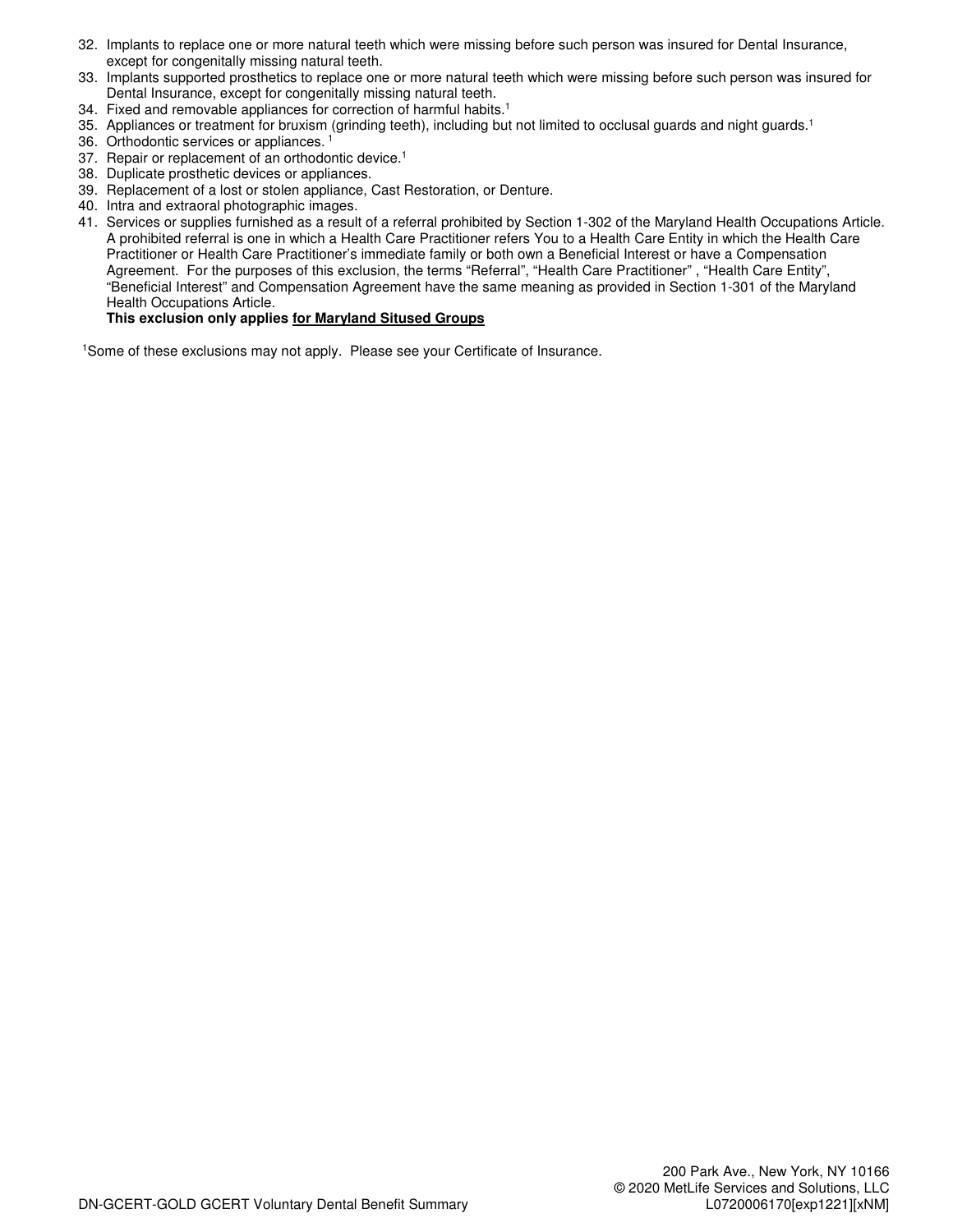# **Common Questions … Important Answers**

# **Who is a participating dentist?**

A participating, or network, dentist is a general dentist or specialist who has agreed to accept negotiated fees as payment in full for covered services provided to plan members, subject to any deductibles, copayments, cost sharing and benefit maximums. Negotiated fees typically range from 30-45% below the average fees charged in a dentist's community for the same or substantially similar services.\*

In addition to the standard MetLife network, your employer may provide you with access to a select network of dental providers that may be unique to your employer's dental program. When visiting these providers, you may receive a better benefit, have lower out-of-pocket costs and/or have access to care at facilities at your worksite. Please sign into MyBenefits for more details.

\* Based on internal analysis by MetLife. Negotiated fees refer to the fees that participating dentists have agreed to accept as payment in full for covered services, subject to any copayments, deductibles, cost sharing and benefits maximums. Negotiated fees are subject to change. Savings from enrolling in a dental benefits plan will depend on various factors, including the cost of the plan, how often members visit a dentist and the cost of services rendered. Negotiated fees are subject to change.

## **How do I find a participating dentist?**

There are thousands of general dentists and specialists to choose from nationwide --so you are sure to find one that meets your needs. You can receive a list of these participating dentists online at www.metlife.com/dental or call 1-800-275-4638 to have a list faxed or mailed to you.

## **What services are covered by my plan?**

Please see your Certificate of Insurance for a list of covered services.

## **May I choose a non-participating dentist?**

Yes. You are always free to select the dentist of your choice. However, if you choose a non-participating (out-of-network) dentist, your out-of-pocket costs may be greater than your out-of-pocket costs when visiting an in-network dentist.

## **Can my dentist apply for participation in the network?**

Yes. If your current dentist does not participate in the network and you would like to encourage him or her to apply, ask your dentist to visit www.metdental.com, or call 1-866-PDP-NTWK for an application.\* The website and phone number are for use by dental professionals only.

\* Due to contractual requirements, MetLife is prevented from soliciting certain providers.

### **How are claims processed?**

Dentists may submit your claims for you which means you have little or no paperwork. You can track your claims online and even receive email alerts when a claim has been processed. If you need a claim form, visit www.metlife.com/dental or request one by calling 1-800-275-4638.

### **Can I get an estimate of what my out-of-pocket expenses will be before receiving a service?**

Yes. You can ask for a pretreatment estimate. Your general dentist or specialist usually sends MetLife a plan for your care and requests an estimate of benefits. The estimate helps you prepare for the cost of dental services. We recommend that you request a pre-treatment estimate for services in excess of \$300. Simply have your dentist submit a request online at www.metdental.com or call 1-877-MET-DDS9. You and your dentist will receive a benefit estimate for most procedures while you are still in the office. Actual payments may vary depending upon plan maximums, deductibles, frequency limits and other conditions at time of payment.

# **Can MetLife help me find a dentist outside of the U.S. if I am traveling?**

Yes. Through international dental travel assistance services\* you can obtain a referral to a local dentist by calling +1-312-356-5970 (collect) when outside the U.S. to receive immediate care until you can see your dentist. Coverage will be considered under your out-of-network benefits.\*\* Please remember to hold on to all receipts to submit a dental claim.

**\***International Dental Travel Assistance services are administered by AXA Assistance USA, Inc. (AXA Assistance). AXA Assistance provides dental referral services only. AXA Assistance is not affiliated with MetLife and any of its affiliates, and the services they provide are separate and apart from the benefits provided by MetLife. Referral services are not available in all locations.<br>\*\* Refer to your Certific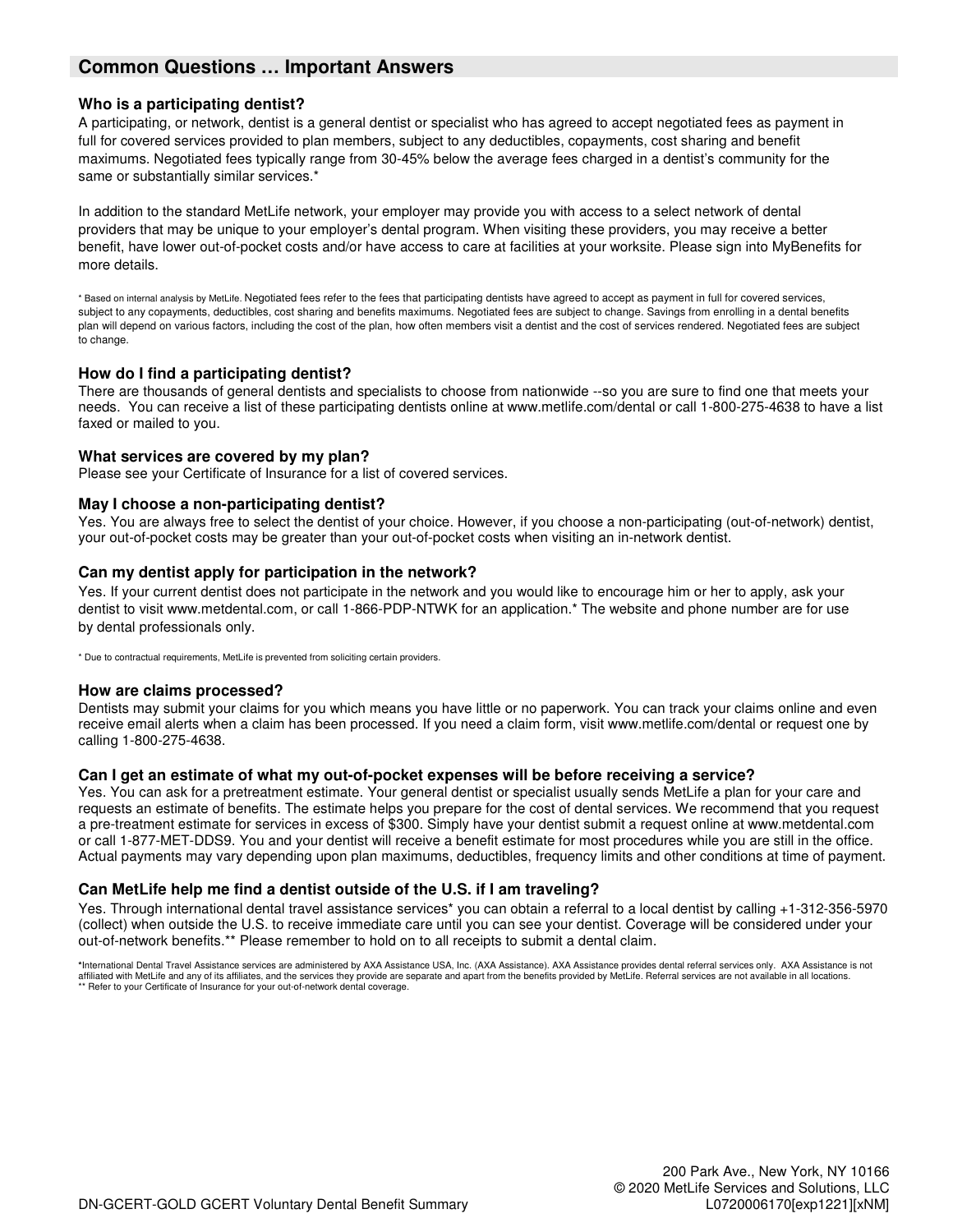# **How does MetLife coordinate benefits with other insurance plans?**

Coordination of benefits provisions in dental benefits plans are a set of rules that are followed when a patient is covered by more than one dental benefits plan. These rules determine the order in which the plans will pay benefits. If the MetLife dental benefit plan is primary, MetLife will pay the full amount of benefits that would normally be available under the plan. If the MetLife dental benefit plan is secondary, most coordination of benefits provisions require MetLife to determine benefits after benefits have been determined under the primary plan. The amount of benefits payable by MetLife may be reduced due to the benefits paid under the primary plan.

## **Do I need an ID card?**

No, You do not need to present an ID card to confirm that you are eligible. You should notify your dentist that you are enrolled in a MetLife Dental Plan. Your dentist can easily verify information about your coverage through a toll-free automated Computer Voice Response system.

# **Do my dependents have to visit the same dentist that I select?**

No. You and your dependents each have the freedom to choose any dentist.